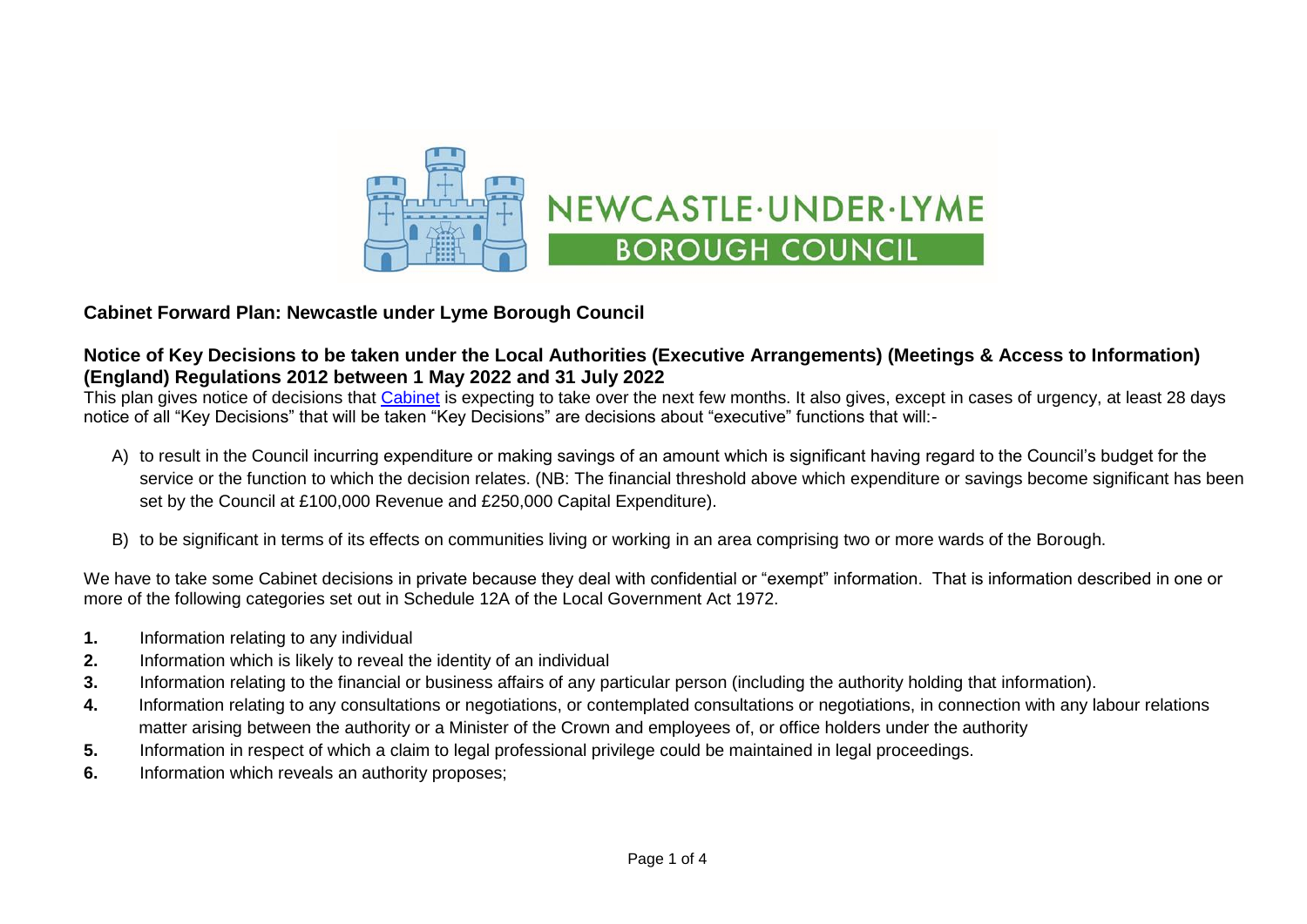- a. to give under any enactment a notice under or by virtue of which requirements are imposed on a person; or
- b. to make an order or direction under any enactment
- **7.** Information relating to any action taken or to be taken in connection with the prevention, investigation or prosecution of a crime

If we intend to take a decision in private, we will tell you why in the plan below. If you disagree with our reasons, you can tell us why using the contact details below. We will respond to you directly and will publish our response in the meeting agenda. If we have published the meeting agenda before we can respond, we will respond verbally at the meeting and record the response in the minutes.

You can find more information about Cabinet, Cabinet Members and their portfolios, agendas, reports and minutes [here.](https://moderngov.newcastle-staffs.gov.uk/mgCommitteeDetails.aspx?ID=118)

More information on Cabinet procedures, executive functions, Key Decisions, urgent decisions and access to information is available in our [Constitution.](https://moderngov.newcastle-staffs.gov.uk/ieListMeetings.aspx?CommitteeID=443&info=1&bcr=1)

For all enquiries, please contact Democratic Services, Castle House, Barracks Road, Newcastle-under-Lyme, Staffordshire ST5 1BL. Telephone – 01782 742222 / Email – [DemocraticServices@newcastle-staffs.gov.uk](mailto:DemocraticServices@newcastle-staffs.gov.uk)

| <b>Report Title</b>                            | Description                                                      | Portfolio                                                                       | Intended<br><b>Decision Taker</b><br>and Date | Overview &<br>Scrutiny<br>Committee  | Wards<br>Affected | Reason for<br>Determining in<br>Private Session (if<br>Applicable) | <b>Key Decision</b> |
|------------------------------------------------|------------------------------------------------------------------|---------------------------------------------------------------------------------|-----------------------------------------------|--------------------------------------|-------------------|--------------------------------------------------------------------|---------------------|
| Environmental<br>Sustainability<br>Base Pledge | To consider a report<br>on a base pledge                         | <b>Cabinet Portfolio</b><br>Holder -<br>Environment and<br>Recycling            | Cabinet 8 June<br>2022                        | Economy,<br>Environment and<br>Place | All Wards         | <b>N\A</b>                                                         | <b>No</b>           |
| One Council<br>update                          | To consider a progress<br>update on the One<br>Council programme | <b>Cabinet Portfolio</b><br>Holder - One<br>Council, People and<br>Partnerships | Cabinet 8 June<br>2022                        | Finance, Assets<br>and Performance   | All Wards         | <b>N\A</b>                                                         | <b>No</b>           |
| <b>Walley's Quarry</b><br>update               | To consider an update<br>report on Walley's                      | <b>Cabinet Portfolio</b><br>Holder -                                            | Cabinet 8 June<br>2022                        | Economy,<br>Environment and          | All Wards         | <b>N\A</b>                                                         | <b>No</b>           |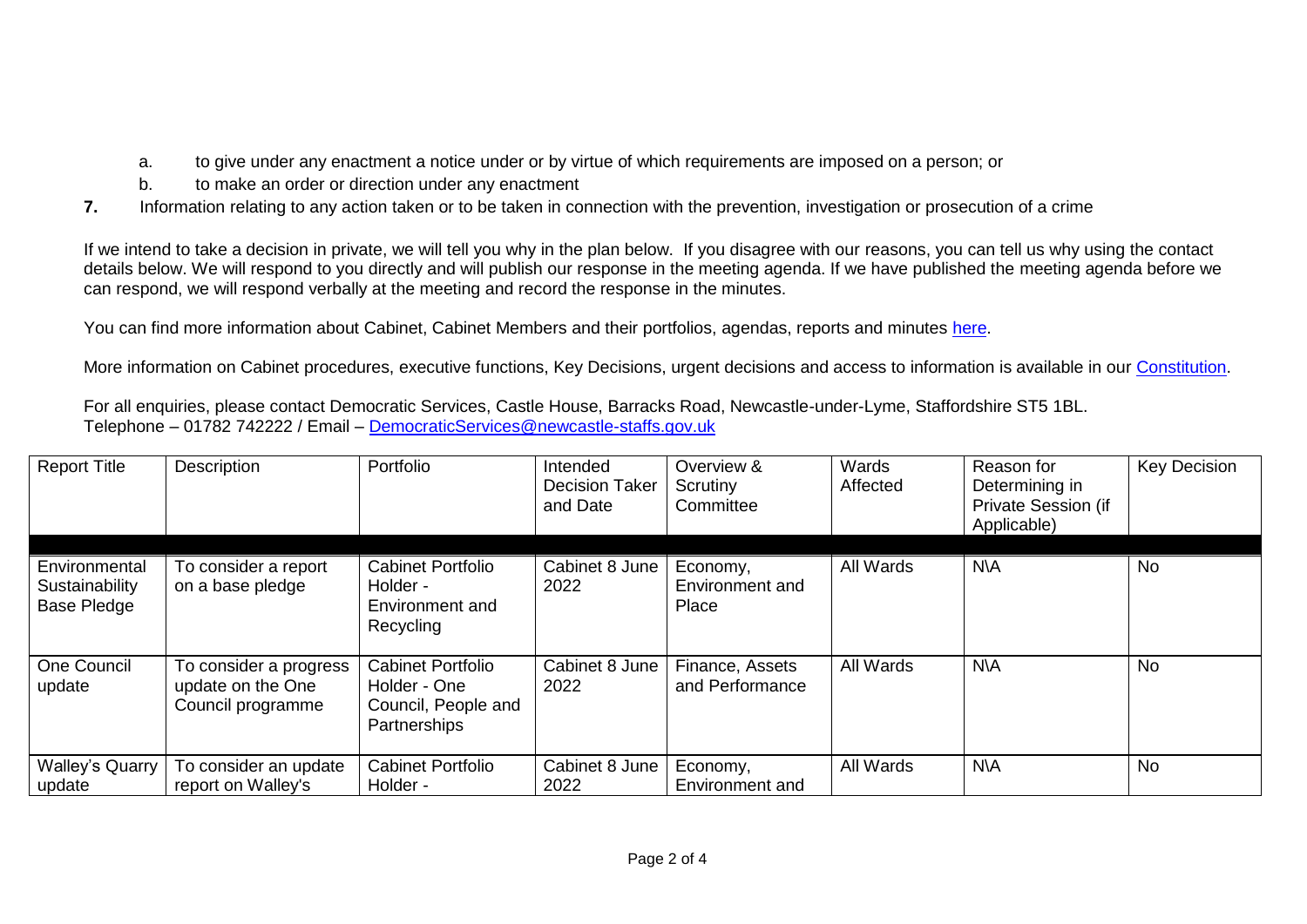| <b>Report Title</b>                              | Description                                          | Portfolio                                                                          | Intended<br><b>Decision Taker</b><br>and Date | Overview &<br>Scrutiny<br>Committee  | Wards<br>Affected | Reason for<br>Determining in<br>Private Session (if<br>Applicable) |           |
|--------------------------------------------------|------------------------------------------------------|------------------------------------------------------------------------------------|-----------------------------------------------|--------------------------------------|-------------------|--------------------------------------------------------------------|-----------|
|                                                  | Quarry                                               | Environment and<br>Recycling                                                       |                                               | Place                                |                   |                                                                    |           |
| Quarter 4<br>Budget &<br>Performance<br>report   | To receive the Q4<br>Finance &<br>Performance Report | <b>Cabinet Portfolio</b><br>Holder - Finance,<br><b>Town Centres and</b><br>Growth | Cabinet 8 June<br>2022                        | Finance, Assets<br>and Performance   | All Wards         | <b>N\A</b>                                                         | Yes       |
| Discretionary<br><b>Rate Relief</b>              | <b>Discretionary Rate</b><br><b>Relief</b>           | <b>Cabinet Portfolio</b><br>Holder - One<br>Council, People and<br>Partnerships    | Cabinet 8 June<br>2022                        | Finance, Assets<br>and Performance   | All Wards         | $N\setminus A$                                                     | <b>No</b> |
| Sale of Land -<br><b>Blackfriars Car</b><br>Park | To consider a<br>proposed land sale                  | <b>Cabinet Portfolio</b><br>Holder - Finance,<br><b>Town Centres and</b><br>Growth | Cabinet 8 June<br>2022                        | Finance, Assets<br>and Performance   | Town              | <b>N\A</b>                                                         | Yes       |
| <b>Walleys Quarry</b><br>Update                  | To consider an update<br>on Walleys Quarry           | <b>Cabinet Portfolio</b><br>Holder -<br>Environment and<br>Recycling               | Cabinet 20<br><b>July 2022</b>                | Economy,<br>Environment and<br>Place | All Wards         | <b>N\A</b>                                                         | Yes       |
| <b>Walleys Quarry</b><br>Update                  | To consider an update<br>on Walleys Quarry           | <b>Cabinet Portfolio</b><br>Holder -<br>Environment and<br>Recycling               | Cabinet 7<br>September<br>2022                | Economy,<br>Environment and<br>Place | All Wards         | <b>N\A</b>                                                         | Yes       |
| Quarter 1<br><b>Budget and</b>                   | To receive the Q1<br>Finance and                     | <b>Cabinet Portfolio</b><br>Holder - Finance,                                      | Cabinet 7<br>September                        | Finance, Assets<br>and Performance   | All Wards         | <b>N\A</b>                                                         | Yes       |